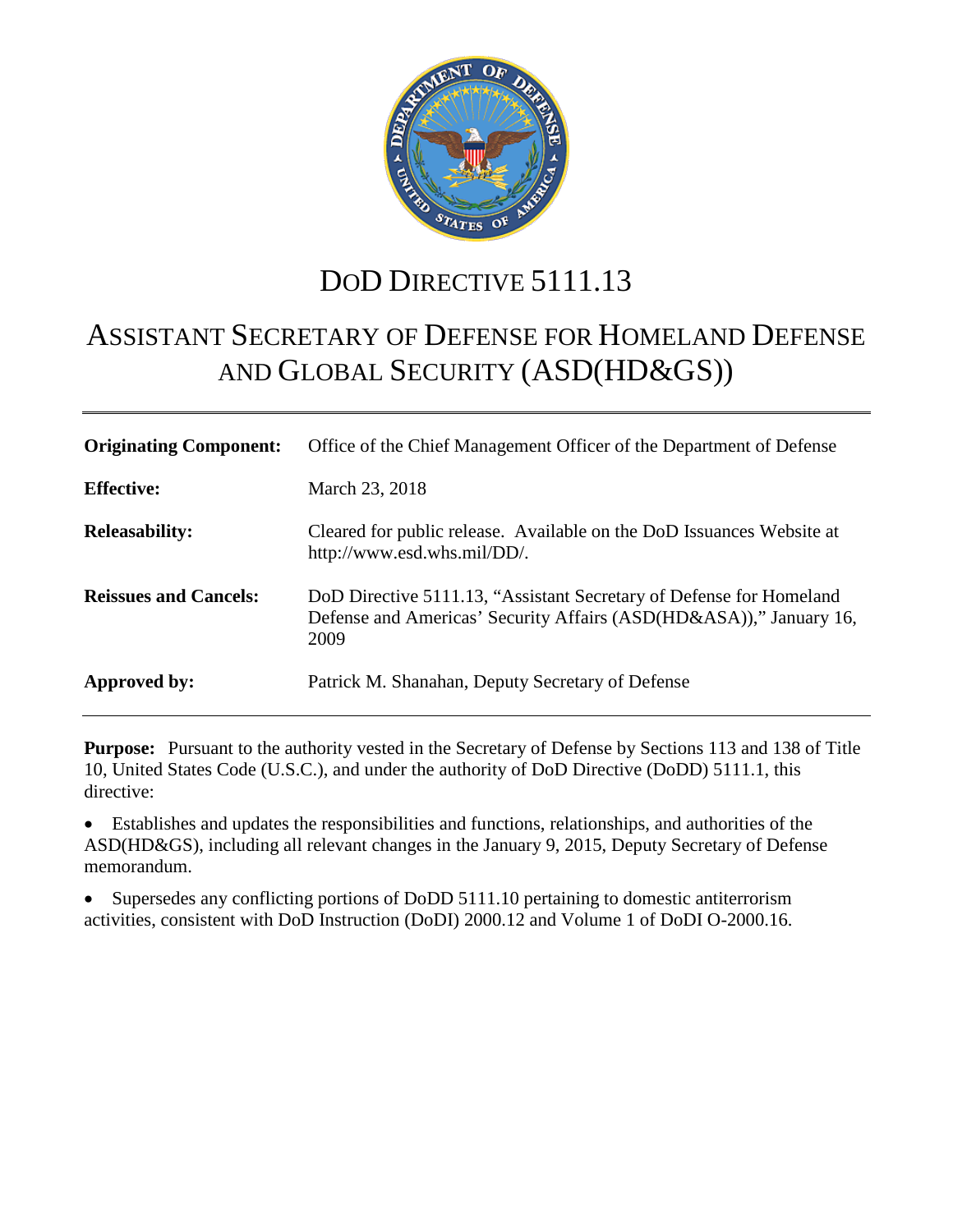## **TABLE OF CONTENTS**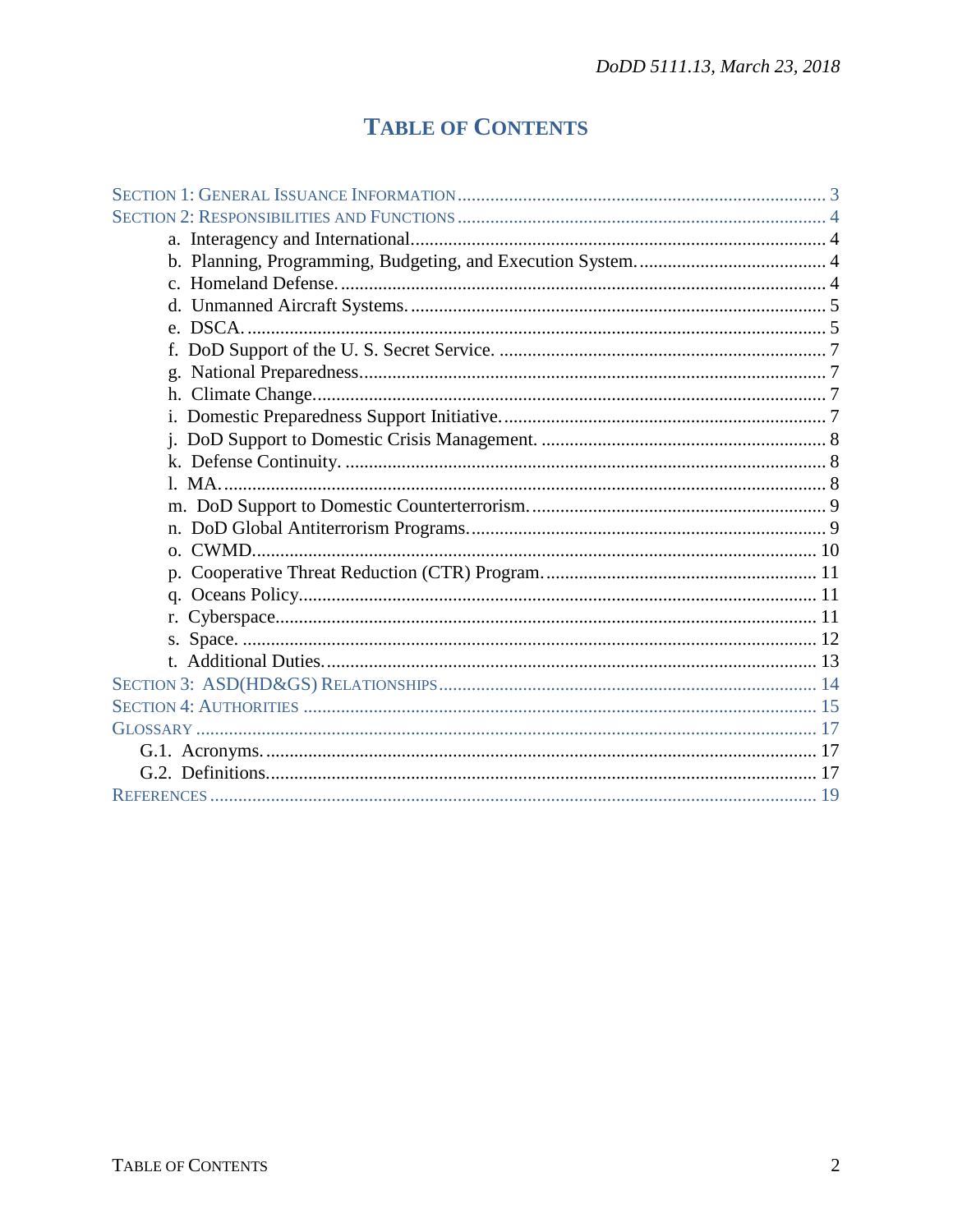## **SECTION 1: GENERAL ISSUANCE INFORMATION**

**APPLICABILITY.** This directive applies to OSD, the Military Departments, the Office of the Chairman of the Joint Chiefs of Staff (CJCS) and the Joint Staff, the Combatant Commands, the Office of the Inspector General of the Department of Defense, the Defense Agencies, the DoD Field Activities, and all other organizational entities within the DoD (referred to collectively in this issuance as the "DoD Components").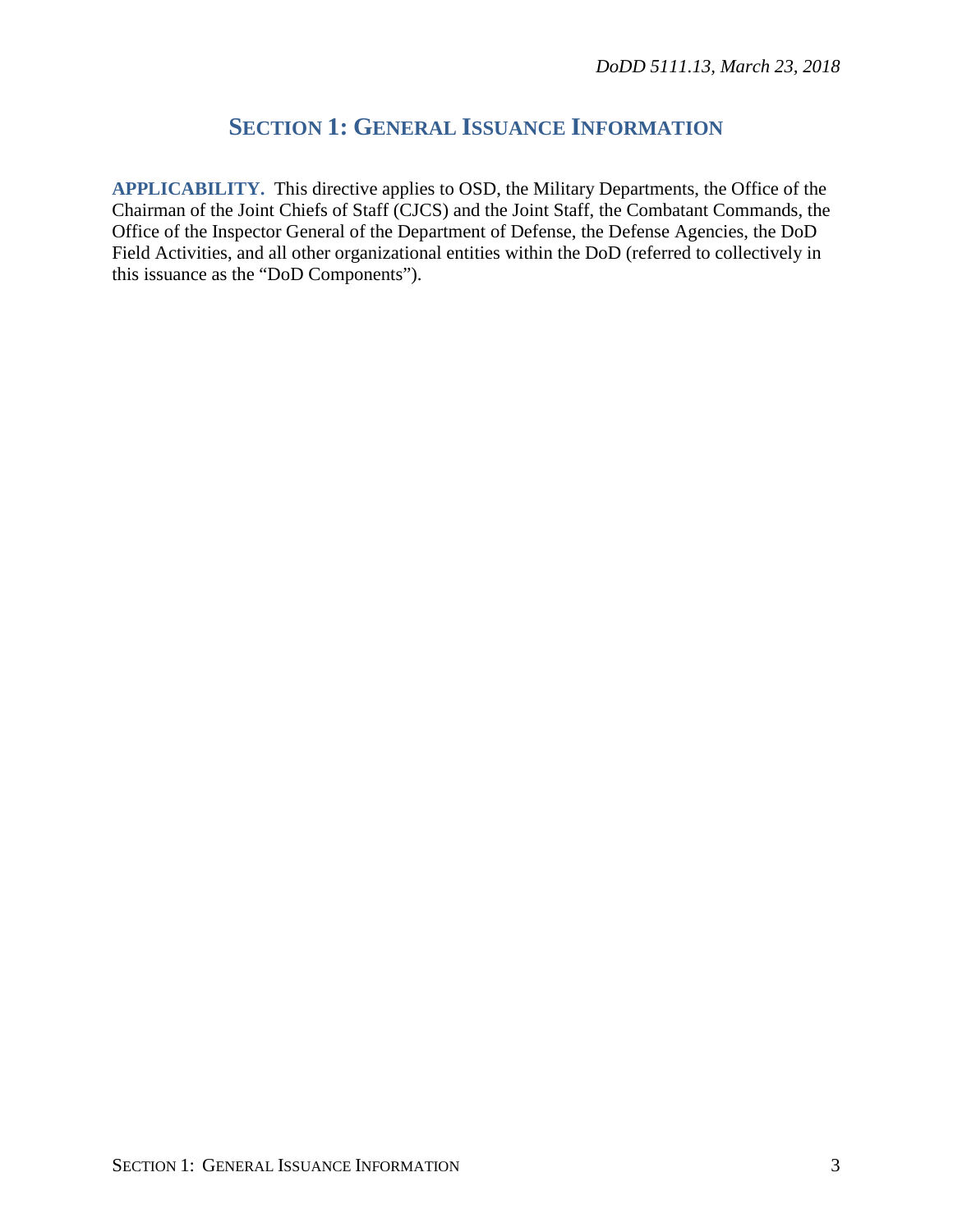## **SECTION 2: RESPONSIBILITIES AND FUNCTIONS**

The ASD(HD&GS) is the principal civilian policy advisor to the Secretary of Defense and the Under Secretary of Defense for Policy (USD(P)) for assigned areas of responsibility, as follows:

**a. Interagency and International.** Represent the Secretary of Defense and the USD(P) in interagency policy deliberations and international discussions and negotiations relating to assigned areas of responsibility.

**b. Planning, Programming, Budgeting, and Execution System.** Participate in planning, programming, budgeting, and execution activities that relate to assigned areas of responsibility. Advise the Secretary of Defense, through the USD(P), and the Under Secretary of Defense (Comptroller)/Chief Financial Officer, Department of Defense (USD(C)/CFO), on DoD program and budget priorities for homeland defense activities, Defense Support of Civil Authorities (DSCA), space activities, cyber activities, defense continuity and mission assurance (MA), and countering weapons of mass destruction (CWMD) matters.

**c. Homeland Defense.** Provide overall supervision of homeland defense activities of the Department of Defense, pursuant to Section 138 of Title 10, U.S.C.

(1) Develop, coordinate, and oversee implementation of DoD policy for:

(a) Homeland defense activities, including homeland defense plans and the commitment of forces or other DoD resources (e.g., non-lethal weapons and capabilities in support of homeland defense).

(b) Air defense, air sovereignty, and support to broader U.S. aviation security, pursuant to Homeland Security Presidential Directive-16/ National Security Presidential Directive-47 and the National Strategy for Aviation Security. Represent the Secretary of Defense and the USD(P) in interagency aviation security, air sovereignty, and air defense matters and lead DoD coordination of aviation security, air sovereignty, and air defense plans, activities, and support.

(c) Maritime Domain Awareness (MDA), pursuant to Homeland Security Presidential Directive-13/National Security Presidential Directive-41, and all maritime defense matters. Represent the Secretary of Defense and the USD(P) in interagency MDA and maritime defense, and lead DoD coordination of MDA and maritime defense plans, activities, and support.

(d) The participation of National Guard units or members in homeland defense activities, pursuant to Section 902 of Title 32, U.S.C., when the Secretary of Defense determines such participation is necessary; and prepare reports to Congress, in accordance with Section 908 of Title 32, U.S.C., and DoDD 3160.01.

(2) Coordinate the integration of homeland defense policies and programs into DoD theater security cooperation and bilateral and multilateral defense policies and programs, when appropriate.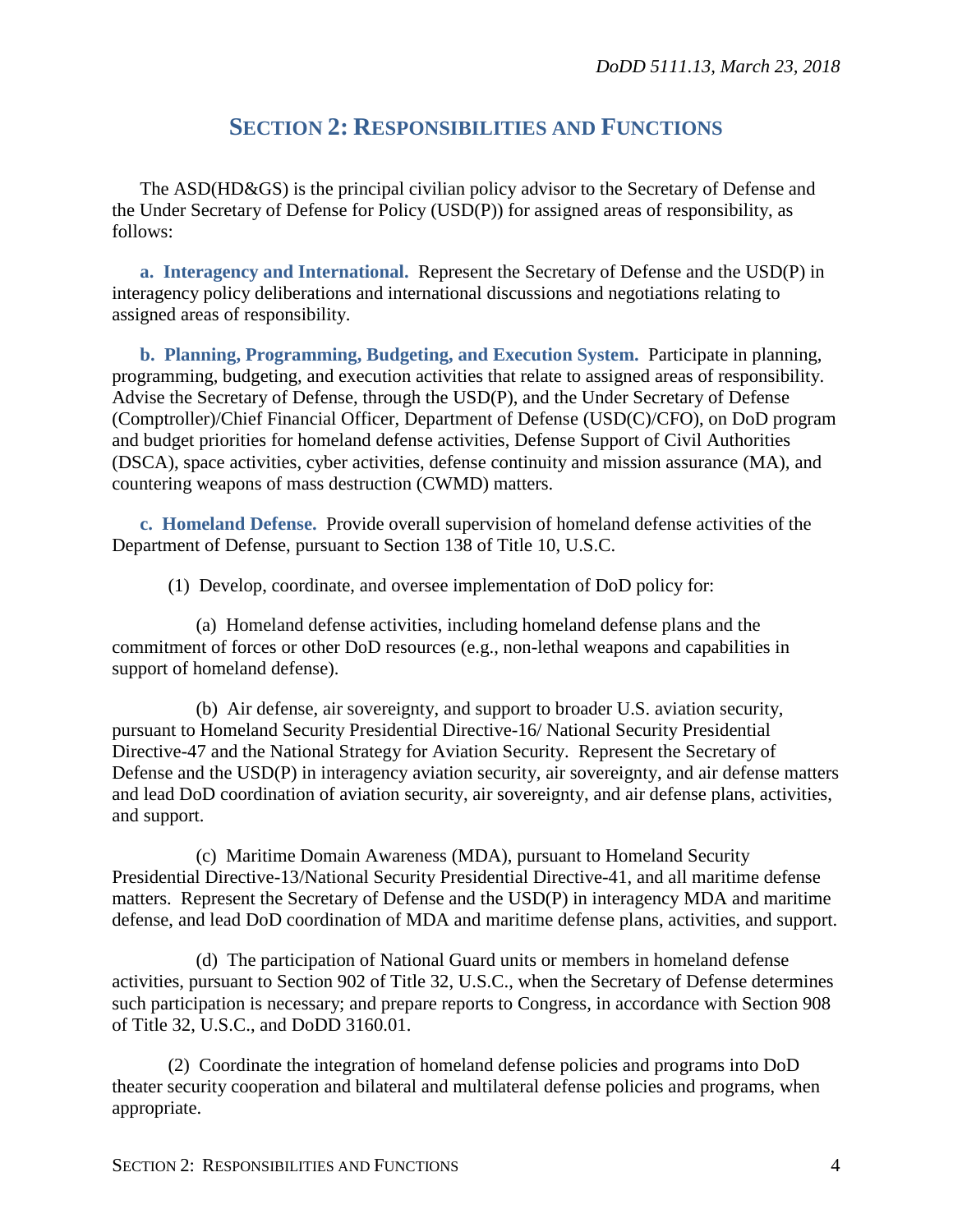(3) Maintain and update, as required, the DoD Strategy for Homeland Defense and DSCA.

(4) Coordinate on matters regarding the readiness posture of forces to conduct homeland defense activities.

(5) Oversee policy for the deployment and employment of non-lethal weapons for homeland defense and DSCA missions, consistent with DoDD 3000.03E.

**d. Unmanned Aircraft Systems.** Develop, coordinate, and provide policy oversight for the domestic use of DoD unmanned aircraft systems, in accordance with Deputy Secretary of Defense Policy Memorandum 15-002.

#### **e. DSCA.**

(1) Develop, coordinate, and oversee implementation of DoD policy for DSCA plans and activities, including:

(a) Requests for assistance during domestic crises, emergencies, or civil disturbances.

(b) Domestic consequence management.

(c) Coordination on the development and validation of DSCA requirements and the provision of DoD capabilities.

(d) Coordination on the development and approval of all DoD pre-scripted mission assignments.

(e) DoD support to national and international sporting events, including support authorized by Section 2564 of Title 10, U.S.C.

(f) Matters related to public health and medical DSCA.

(2) Coordinate DoD assistance to federal, State, and local officials when responding to threats involving nuclear, radiological, biological, chemical weapons, or high-yield explosives or related materials or technologies, including assistance in identifying, neutralizing, dismantling, and disposing of nuclear, radiological, biological, chemical weapons, and high-yield explosives and related materials and technologies, pursuant to Section 2313 of Title 50, U.S.C.

(3) Coordinate on DSCA plans, doctrine, and exercises, and the commitment of forces, or the employment of other DoD resources for DSCA.

(4) Develop, coordinate, recommend, and supervise the implementation of policy for defense support of civilian law enforcement agencies, including law enforcement support activities.

(a) Develop procedures and issue appropriate direction, as necessary, for defense support of law enforcement agencies.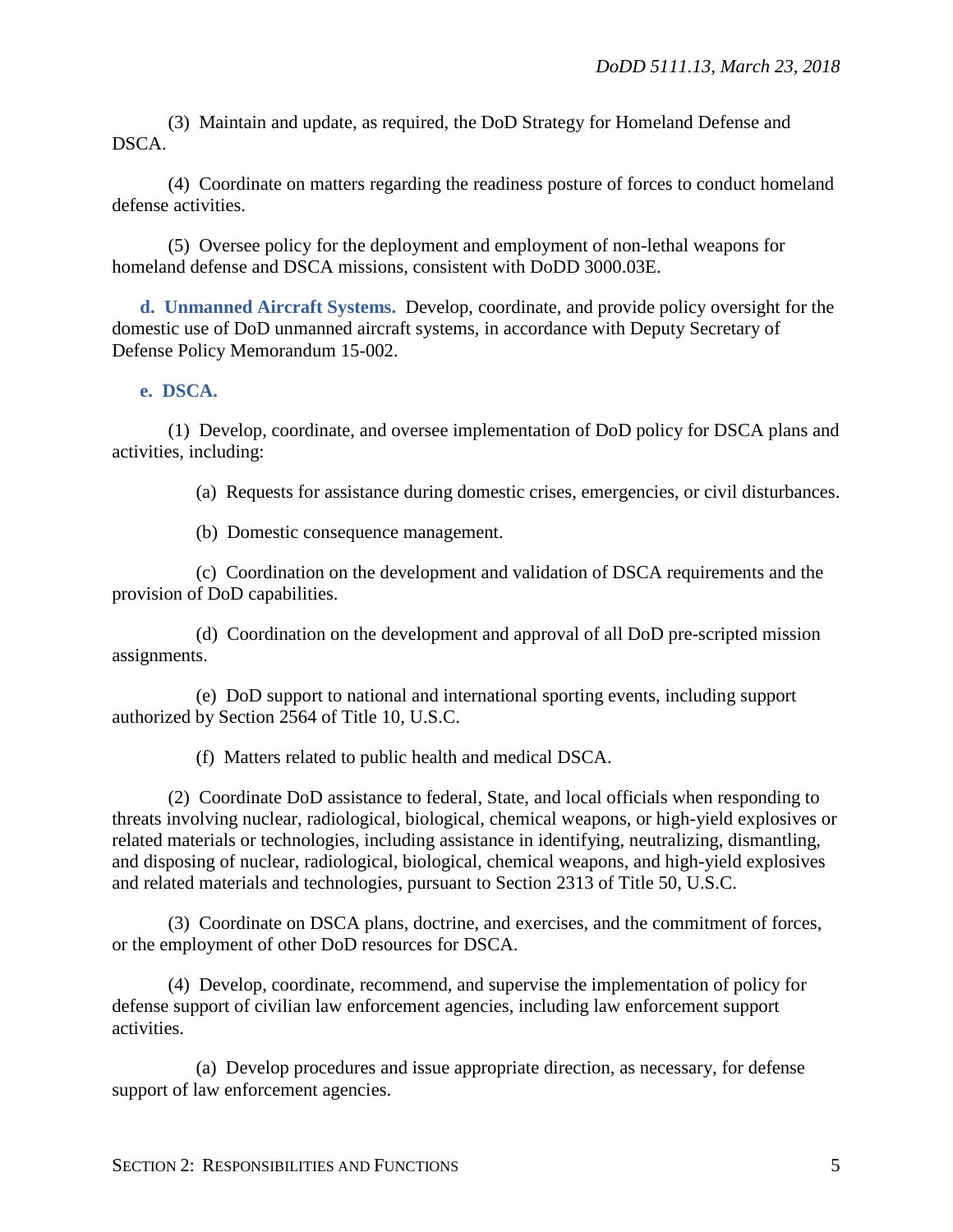(b) Serve as the principal civilian advisor to the Secretary of Defense and the USD(P) for planning and executing Civil Disturbance Response Operations with the Department of Justice.

(c) Coordinate on policies to further DoD cooperation with civilian law enforcement agencies.

(d) Provide guidance for the use of Reserve Component personnel in support of civilian law enforcement agencies.

(e) Develop policy regulating plans, procedures, and requirements of the DoD Components with authority over defense resources that may be employed to provide law enforcement support.

(f) Inform the Assistant Secretary of Defense for Manpower and Reserve Affairs, under the authority, direction, and control of the Under Secretary of Defense for Personnel and Readiness (USD(P&R)), of all requests for assistance by civilian law enforcement agencies that may be met using Reserve Component personnel and resources.

(5) Serve as the DoD manager for national special security events (NSSEs) and coordinate DoD support for all events designated as NSSEs and for other special security events. Evaluate requests for assistance for NSSE support, and prepare recommendations for approval.

(6) Advise and assist the Assistant Secretary of Defense for Manpower and Reserve Affairs under the authority, direction, and control of the USD(P&R), in the development of DoD policy for military emergency preparedness liaison officers employment.

(7) Coordinate on matters or policy related to the readiness posture of forces to conduct DSCA activities, including critical infrastructure protection and chemical, biological, radiological, nuclear, and high-yield explosives response forces.

(8) Coordinate and align homeland defense policies, plans, and programs with nuclear, chemical, and biological defense programs under the oversight of the Under Secretary of Defense for Acquisition and Sustainment (USD(A&S)).

(9) Lead and coordinate all public health and medical DSCA policies and programs.

(10) Serve as the lead DoD official for public health and medical DSCA. Receive and evaluate public health and medical requests for assistance and prepare recommendations for approval.

(11) Represent the Secretary of Defense and the USD(P), in collaboration with the Assistant Secretary of Defense for Health Affairs, under the authority, direction, and control of the USD(P&R), on White House and interagency councils and committees related to public health and medical disaster event preparedness and response, including the Senior Leader Council on Patient Movement and interagency forums related to the National Response Framework Emergency Support Function #8: "Public Health and Medical Services." Represent the USD(P) on the National Disaster Medical System Senior Policy Group.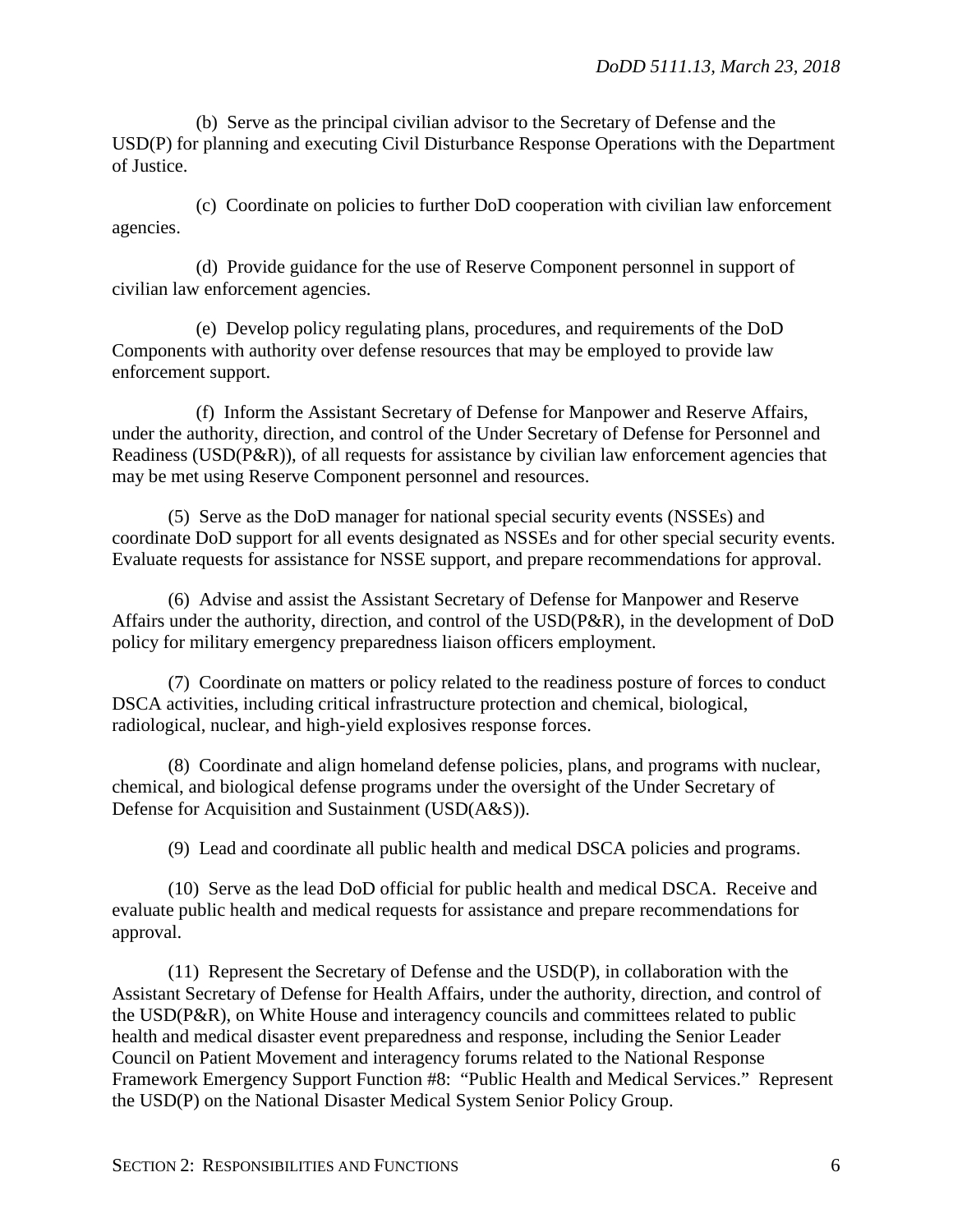(12) Represent the Secretary of Defense and the USD(P), when appropriate, to governmental, non-governmental, and private sector governance organizations and advocacy groups focused on the DSCA mission.

(13) Provide guidance on the use of DoD personnel or capabilities in support of DSCA policies.

**f. DoD Support of the U. S. Secret Service.** Coordinate all matters pertaining to DoD support of the U.S. Secret Service, in accordance with DoDD 3025.13 and DoDIs 3025.19 and 3025.20.

**g. National Preparedness.** Lead support of national preparedness and implementation of Presidential policies on national preparedness, consistent with Presidential Policy Directive (PPD)-8.

(1) Lead DoD participation in the interagency development of integrated national planning frameworks, concerning prevention, protection, mitigation, response, and recovery.

(2) Provide oversight of DoD participation in interagency development of interagency operational plans to support each of the national planning frameworks.

(3) Develop guidance and provide oversight of DoD efforts to build and sustain DoD preparedness for its roles in national prevention, protection, mitigation, and response.

(4) Coordinate and monitor DoD participation in interagency efforts to build and sustain national preparedness.

(5) Lead DoD support of Department of Homeland Security development of the annual national preparedness report to the President.

**h. Climate Change.** Develop, coordinate, and integrate DoD climate change policy for homeland defense activities including:

(1) National preparedness.

(2) Defense mobilization in emergency situations.

(3) DSCA.

(4) Preserving freedom of navigation.

(5) Other ASD(HD&GS) mission areas, in accordance with DoDD 4715.21 and DoDI S-2005.01.

**i. Domestic Preparedness Support Initiative.** Develop policy and coordinate DoD efforts, consistent with DoDD 5535.3 and DoDI 5535.10, to identify, evaluate, deploy, and transfer to federal, State, and local first responders technology items, equipment, and intellectual property to enhance public safety and improve homeland security.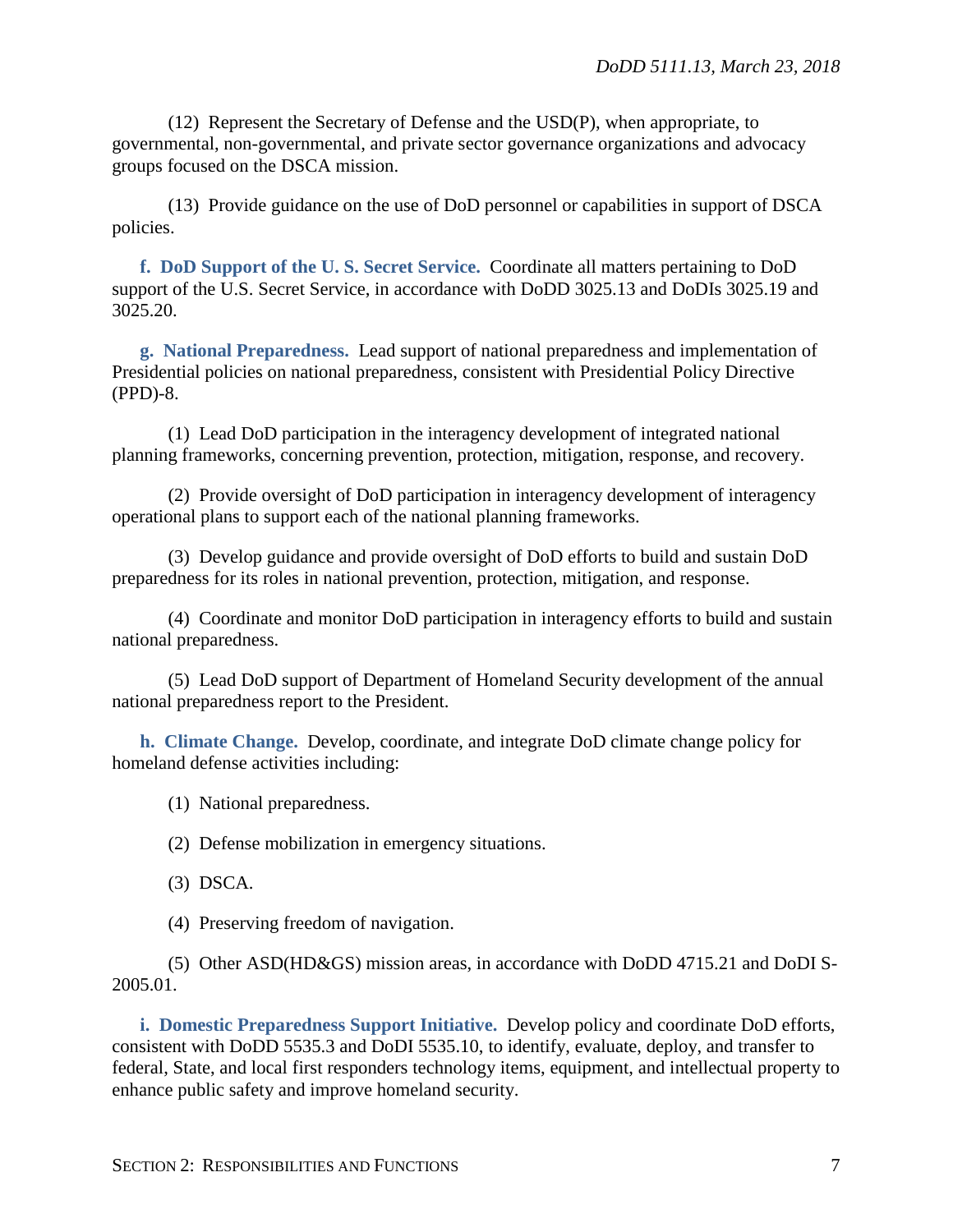#### **j. DoD Support to Domestic Crisis Management.**

(1) Pursuant to DoDD 3020.44, serve as the Domestic Crisis Manager.

(2) In coordination with the Secretaries of the Military Departments, CJCS, and OSD Principal Staff Assistants, as appropriate, develop, coordinate, and oversee the implementation of DoD-wide policy for domestic crisis management, including:

(a) Programs, processes, and supporting infrastructure to implement crisis management within the Department of Defense, including information technology and information sharing.

(b) Support for the President and the Secretary of Defense in a national security emergency and the coordination of such matters with the Executive Office of the President, the DoD Component heads, other Federal departments and agencies, and State and local agencies and municipalities, as appropriate.

**k. Defense Continuity.** Lead all defense continuity policy to ensure that the DoD can execute its essential functions, even in the face of asymmetric military and non-military threats and severe natural hazards posing a threat to defense personnel, installations, and infrastructure, in accordance with DoDD 3020.26.

(1) Develop, coordinate, and oversee implementation of Defense continuity policy, including activities supporting continuity of operations, continuity of government, and enduring constitutional government.

(2) Develop, coordinate, and oversee a comprehensive continuity program to ensure the development and exercise of continuity plans and preparedness activities that support the Secretary of Defense, the Deputy Secretary of Defense, and the DoD Component heads.

(3) Determine capabilities and requirements for DoD continuity policy and strategy. Advocate for the resources required to develop and execute the continuity program in coordination with the OSD and applicable DoD Components.

(4) Support the USD(P) as the DoD single point of contact for other federal departments and agencies and the National Security Council staff on continuity matters.

(a) Develop, manage, and coordinate requirements for continuity communications capabilities supporting DoD and national missions, consistent with PPD-40.

(b) Establish policy for National Leadership Command Capability systems and capabilities that are critical to the performance of DoD essential functions.

**l. MA.** Coordinate all MA policy to ensure that the DoD can execute its core missions, consistent with DoDD 3020.40.

(1) Develop policy and oversee implementation of the MA strategy goals across the DoD.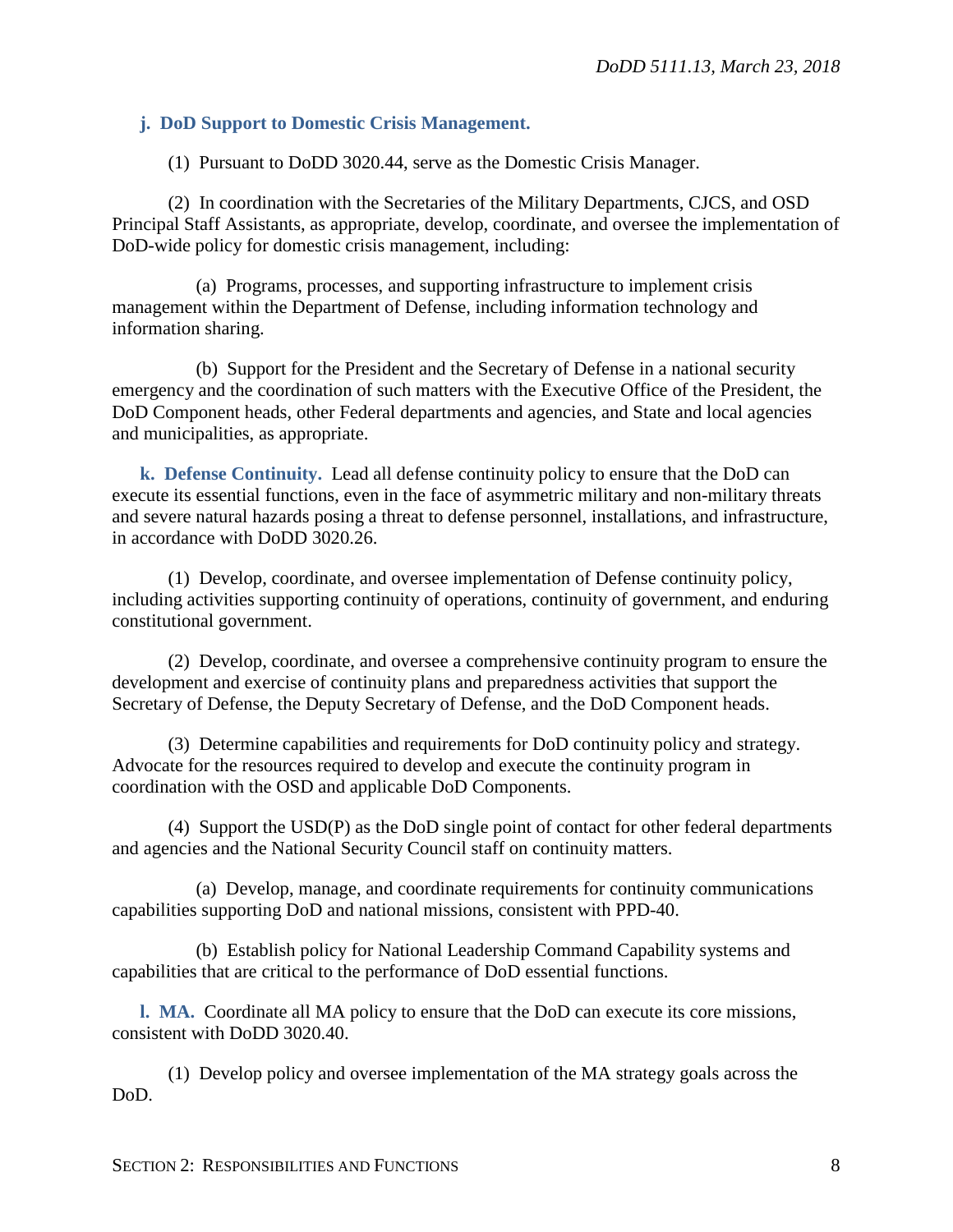(a) Establish and lead a comprehensive and integrated risk management governance and oversight steering group to:

1. Identify, prioritize, and map critical missions, systems, assets, and underlying critical infrastructure dependencies.

2. Assess vulnerabilities.

3. Prioritize risk management actions to improve warfighting effectiveness and address evolving threats to missions as they develop.

(b) Develop policy to promote MA goals, include MA objectives in the DoD's guiding documents, and execute education and outreach on the MA process across DoD.

(c) Establish collaborative partnerships with other federal departments and agencies and the National Security Council staff and, as appropriate, internationally and with the private sector to address risks to critical missions and assets, consistent with the National Infrastructure Protection Plan.

(2) Ensure a MA approach to develop and execute the DoD's cyber strategy.

(3) Integrate a broad range of threat- and component-specific programs and develop effective partnerships with other federal departments and agencies and, as appropriate, with the private sector to build the resilient infrastructure essential to defense operations.

(4) Serve as co-chair of the MA Executive Steering Group.

**m. DoD Support to Domestic Counterterrorism.** Lead all DoD domestic counterterrorism policy.

(1) Align defense policies with national policies for the prevention and disruption of terrorist attacks in the Homeland in support of key U.S. Government partners, including the National Security Council staff, Department of Justice, Federal Bureau of Investigation, and Department of Homeland Security.

(2) Align homeland defense policies, plans, and programs concerning the prevention and disruption of the use of weapons of mass destruction (WMD) by terrorists in the homeland, and align domestic policy with overall DoD counterterrorism policy, plans, and programs.

(3) Develop, coordinate, and oversee implementation of DoD policy concerning requests for interagency assistance in response to domestic terrorism crises. Advise the Secretary of Defense and other DoD officials on the use of DoD resources and capabilities in domestic counterterrorism roles.

**n. DoD Global Antiterrorism Programs.** Establish antiterrorism policy, standards, and guidance on protective measures to reduce the vulnerability to terrorist acts on DoD personnel, dependent family members, installations and other facilities, and critical resources. Integrate DoD antiterrorism policy into national security and DoD policy and strategy.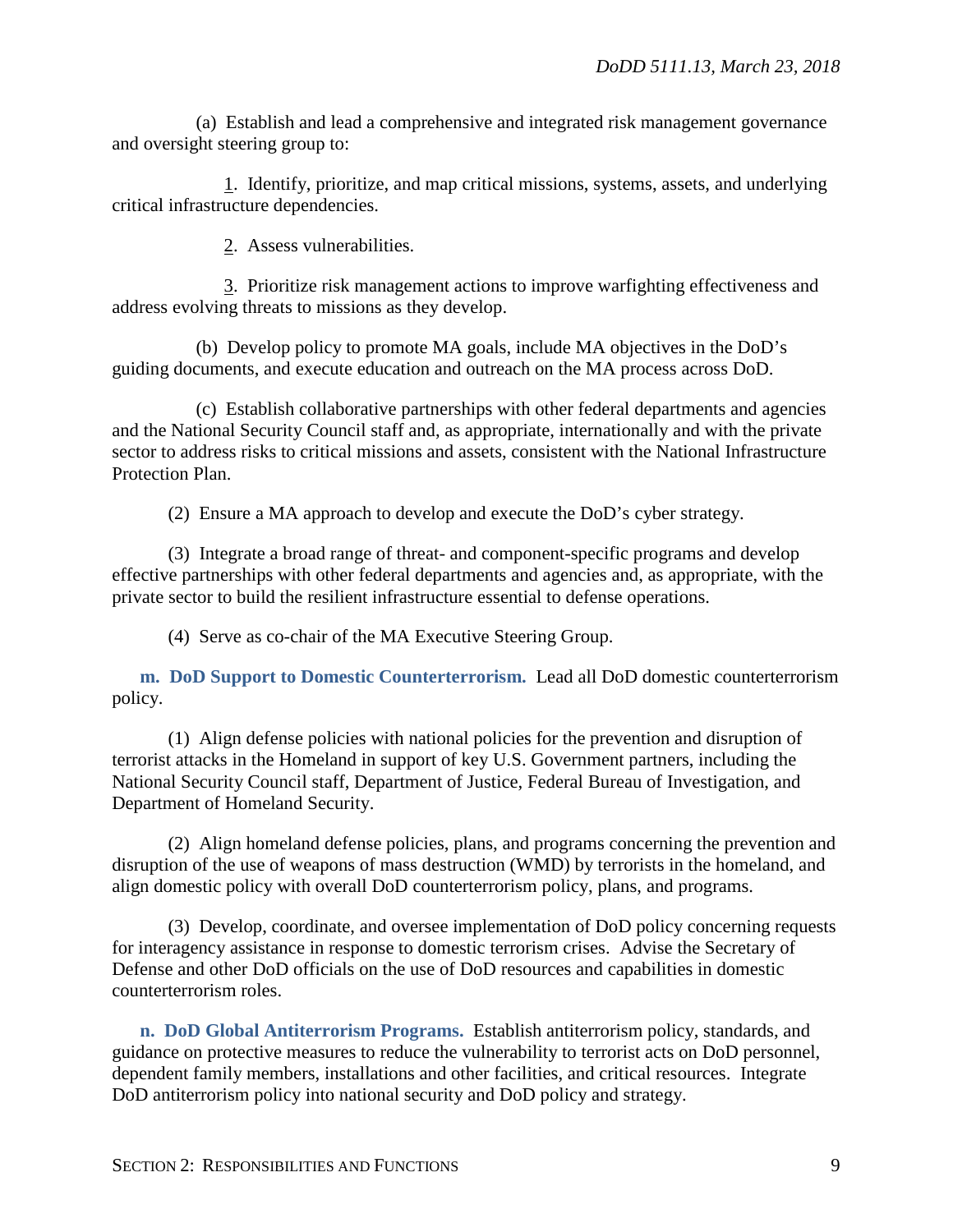#### **o. CWMD.**

(1) Develop, coordinate, and oversee implementation of DoD strategy and policies for CWMD, in accordance with DoDD 2060.02.

(2) Coordinate with the OSD and other DoD Components on technology security matters related to multilateral arms control, export control, and nonproliferation, in accordance with DoDD 5105.72.

(3) Develop, coordinate, and monitor implementation of DoD policies for multilateral arms control and nonproliferation of nuclear, radiological, chemical, biological, and advanced conventional weapons and missiles.

(4) Represent the Secretary of Defense and the USD(P) in interagency and international partner CWMD policy engagements.

(5) Develop and coordinate DoD policy regarding WMD-related international sanctions regimes.

(6) Develop and oversee DoD policy regarding international WMD-related agreements and regimes promulgated by the United Nations.

(7) Provide priority intelligence requirements for collection and analysis to the Intelligence Community. Integrate WMD proliferation-related information and threat assessments into the policy formulation process.

(8) Represent the Secretary of Defense and the USD(P) on non-proliferation and multilateral arms control matters, including, but not limited to, those involving the Nuclear Nonproliferation Treaty, the Biological Weapons Convention, and the Chemical Weapons Convention.

(a) Develop and coordinate DoD policies and positions on arms control implementation and compliance issues for international negotiations, in accordance with DoDD 2060.1.

(b) Coordinate with the Defense Technology Security Administration on the development and implementation of DoD policy positions on matters concerning technology security including, but not limited to, the Missile Technology Control Regime and the Nuclear Suppliers Group, in accordance with DoDD 5105.72.

(9) Establish, coordinate, and oversee DoD policy to prevent WMD proliferation or use of WMD against the United States and its allies and partners. Represent the Secretary of Defense and the USD(P) to integrate DoD CWMD policy and activities with similar efforts by national and international partners.

(10) Serve as the principal civilian advisor to the Secretary of Defense and the USD(P) for matters concerning policy for DoD support to an international chemical, biological, radiological, or nuclear incident, in accordance with DoDI 2000.21.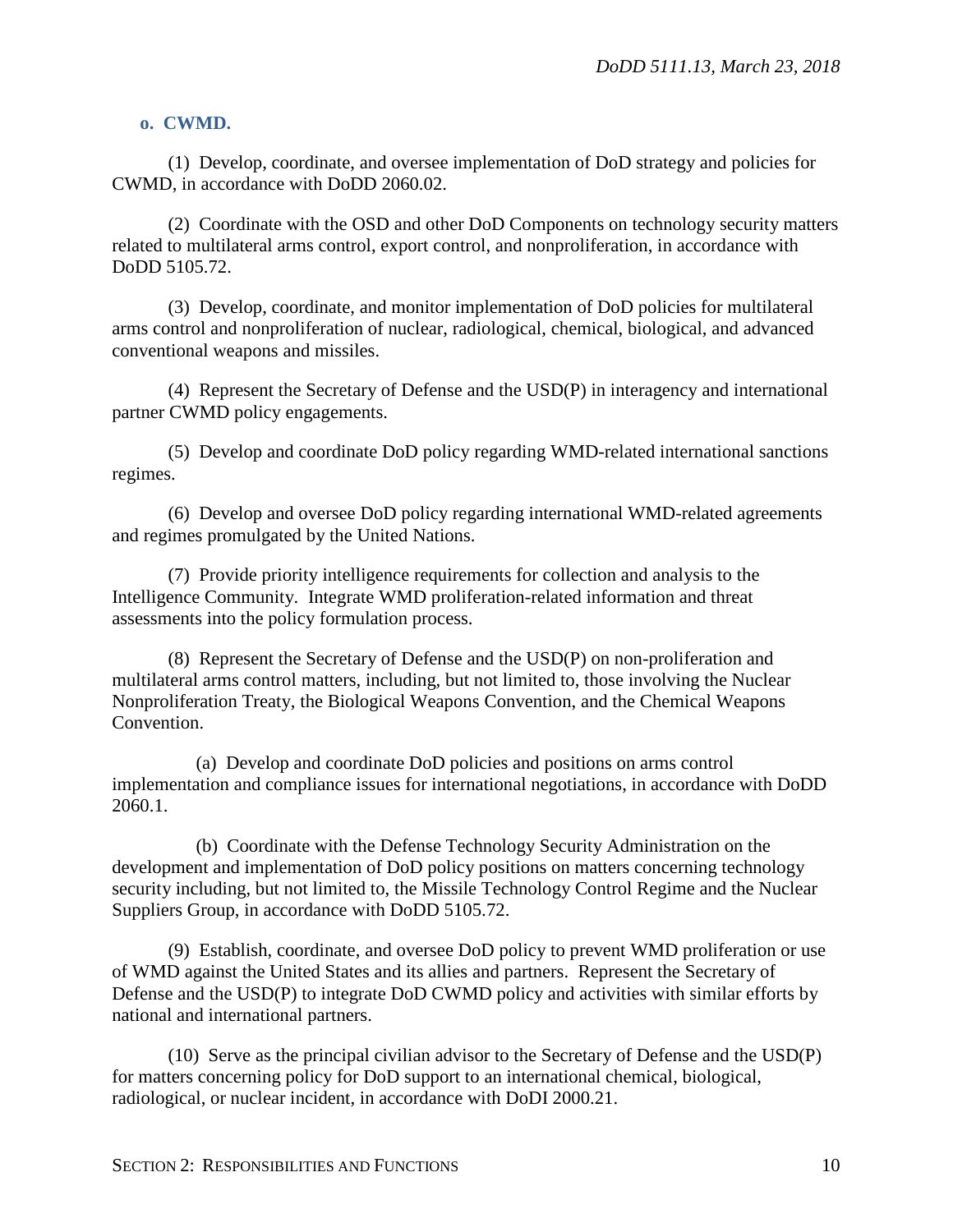(11) Establish DoD policy and oversee coordination of DoD efforts contributing to the Global Health Security Agenda, including activities that enhance the capabilities of international partners to prevent, detect, and respond to infectious disease outbreaks of security concern, whether naturally occurring or caused by accidental or purposeful release.

(12) Develop policy to assist partner nations build a sustainable national-level WMD preparedness and incident-response capacity to effectively respond to, mitigate, and recover from the effects of an incident involving WMD.

(a) Oversee related multilateral engagements, such as the Proliferation Security Initiative, the Australia Group, and the Global Initiative to Combat Nuclear Terrorism.

(b) Develop policy options to mitigate threats from emerging technologies with WMD implications.

**p. Cooperative Threat Reduction (CTR) Program.** Develop policy guidance for the programs and activities of the DoD CTR Program authorized in relevant sections of Chapter 48, Title 50, U.S.C. Collaborate with the Assistant Secretary of Defense for Nuclear, Chemical, and Biological Defense Programs under the authority, direction, and control of the USD(A&S), for effective oversight of the CTR Program, in accordance with DoDDs 2060.02, 5105.62, and 5134.08.

#### **q. Oceans Policy.**

(1) Develop and oversee DoD policy for oceans policy affairs. This includes all matters involving the United Nations Convention on the Law of the Sea; due regard responsibilities for use of international airspace; and maritime interactions not affecting defense of the Homeland, particularly those involving enforcement of measures under international law such as United Nations Security Council Resolutions.

(2) Direct the DoD Freedom of Navigation Program, in accordance with DoDI S-2005.01.

(3) Serve as the primary point of contact for the DoD Representative for Oceans Policy Affairs for all matters related to duties as the DoD Representative for Oceans Policy Affairs.

#### **r. Cyberspace.**

(1) Serve as the Principal Cyber Advisor to the Secretary of Defense on military cyber forces and activities, in accordance with the July 17, 2014, Secretary of Defense Memorandum and the June 9, 2014, Deputy Secretary of Defense Memorandum.

(2) Develop, coordinate, and monitor implementation of overarching DoD cyberspace policy and strategy.

(3) Provide policy oversight of Military Service and Combatant Command cyberspace programs, activities, authorities, and associated cyberspace operations forces and elements.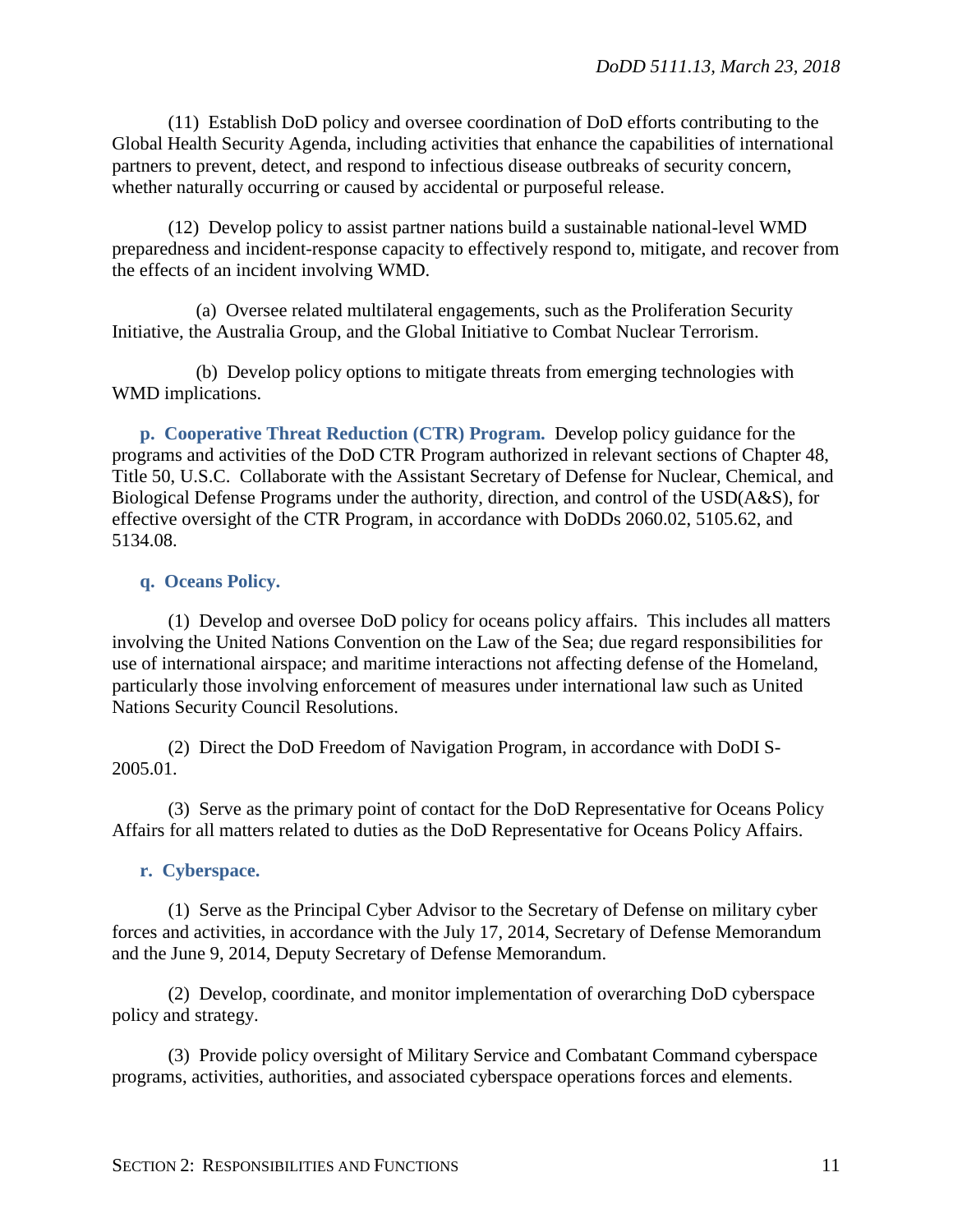(4) Monitor the implementation of DoD strategy and plans related to cyberspace operations, forces, capabilities, and activities.

(5) Develop DoD policy guidance on international cyberspace-related engagements, and lead its implementation.

(6) Develop, coordinate, and monitor DoD policy guidance on innovation and capabilities development for cyberspace operations.

(7) Oversee programs and activities associated with integration of cyberspace operations and capabilities into operations and contingency plans.

(8) Formulate DoD cyber policy guidance on private sector outreach, engagement, and agreements.

(9) Develop, coordinate, and oversee implementation of national-level cyber policies, consistent with PPD-21 and other directives related to cyberspace, as appropriate.

(10) Represent the Secretary of Defense and the USD(P) on interagency cybersecurity policy matters and lead DoD coordination of whole-of-government cyber policies, plans, activities, and support. Advocate to other federal departments and agencies and the National Security Council staff on matters related to DoD cyber operations and other DoD proposals, as required.

(11) Monitor programs and activities associated with implementation of cyberspace effects workforce development, recruitment, and retention, in coordination with cyber workforce governance structures, in accordance with DoDD 8140.01.

(12) In accordance with the August 18, 2017, Secretary of Defense Memorandum, as Principal Cyber Advisor, provide direction and control for the administration and support of U.S. Cyber Command, including matters related to readiness and organization of assigned forces, equipment and resources peculiar to cyber operations, and civilian personnel, consistent with Section 932 of the National Defense Authorization Act for Fiscal Year 2014, and Section 167b of Title 10, U.S.C.

#### **s. Space.**

(1) Develop, coordinate, and oversee implementation of overarching DoD policy related to space.

(2) Develop, coordinate, and implement policies derived from, or developed consistent with, PPD-4, the National Security Space Strategy, and DoDD 3100.10.

(3) Analyze, develop, coordinate, and oversee implementation of U.S. Government and DoD policy and guidance for DoD activities in space.

(4) Formulate DoD policy and guidance on: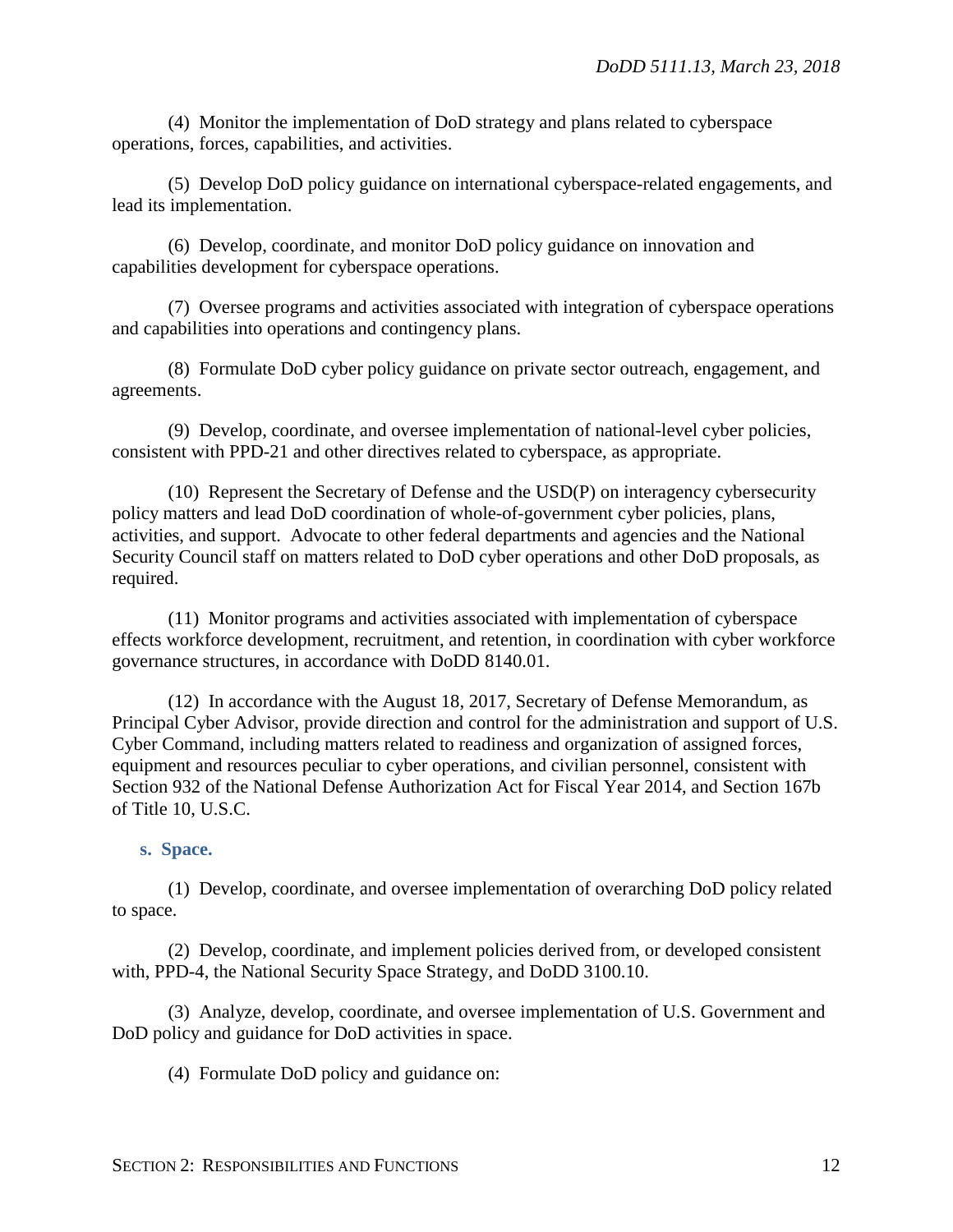(a) Space forces, systems, and their employment.

(b) International agreements and legal regimes, including arms control and transparency and confidence-building measures affecting space activities.

(c) Integration of space capabilities into operations and contingency plans.

(d) Space cooperation with foreign defense departments, ministries, and governments.

(5) Review, evaluate, and coordinate assigned space and space-related DoD Special Access Program activities (including Special Access Program employment in combat operations), programs, plans, and systems requirements. Provide approved recommendations to the Secretary of Defense and the USD(P).

(6) Oversee the implementation of DoD strategy and plans related to space forces, systems, and activities.

(7) Review and evaluate space and space-related programs, plans, and systems requirements.

(8) Oversee the management of the cadre of space professionals within DoD, in accordance with DoDD 3100.16.

**t. Additional Duties.** Perform duties as assigned by the Secretary of Defense or the  $USD(P)$ .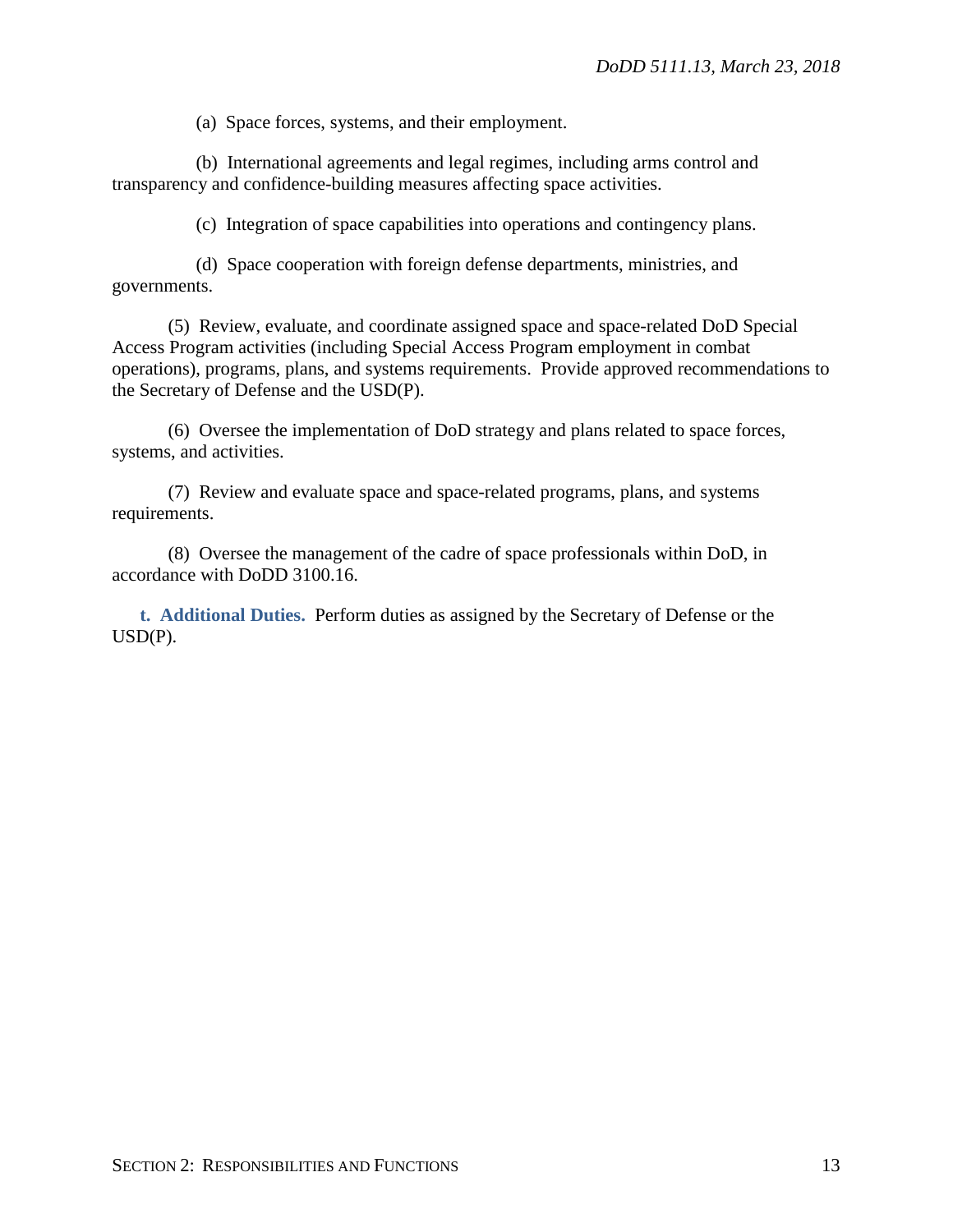## **SECTION 3: ASD(HD&GS) RELATIONSHIPS**

Under the authority, direction, and control of the USD(P), and in the performance of assigned functions and responsibilities, the ASD(HD&GS) will:

a. Report directly to the USD(P).

b. Coordinate and exchange information with OSD officials, the DoD Component heads, and federal officials with collateral or related responsibilities and functions.

c. Collaborate, coordinate, and exchange information with other OSD Principal Staff Assistants, the CJCS, the DoD Component heads, and federal officials who have related responsibilities and functions. Close coordination will be accomplished to ensure that programs and plans for the use of forces and other high demand resources do not conflict.

d. Serve as the DoD focal point for policy matters pertaining to homeland defense activities, DSCA, space policy, cyber policy, and CWMD matters, including, but not limited to:

(1) Defense domestic consequence management.

(2) MA activities.

(3) Domestic crisis management.

(4) Alignment of homeland defense activities with counterterrorism and counternarcotics policy and programs and homeland defense activities.

e. Serve as the principal DoD representative on assigned areas of responsibility with interagency partners, the Congress, State governments, local municipalities, and organizations in the private sector.

f. Use existing DoD facilities, systems, and services and other federal departments and agencies, when possible, to avoid duplication and to achieve maximum efficiency and economy.

g. Coordinate with the Assistant Secretary for Defense for Logistics and Materiel Readiness, under the authority, direction, and control of the USD(A&S), for the implementation of the functions described in the January 15, 2016, Memorandum of Agreement.

h. Coordinate, as appropriate, with the Principal DoD Space Advisor or successor official, under the authority, direction, and control of the Secretary and Deputy Secretary of Defense, for space policy matters.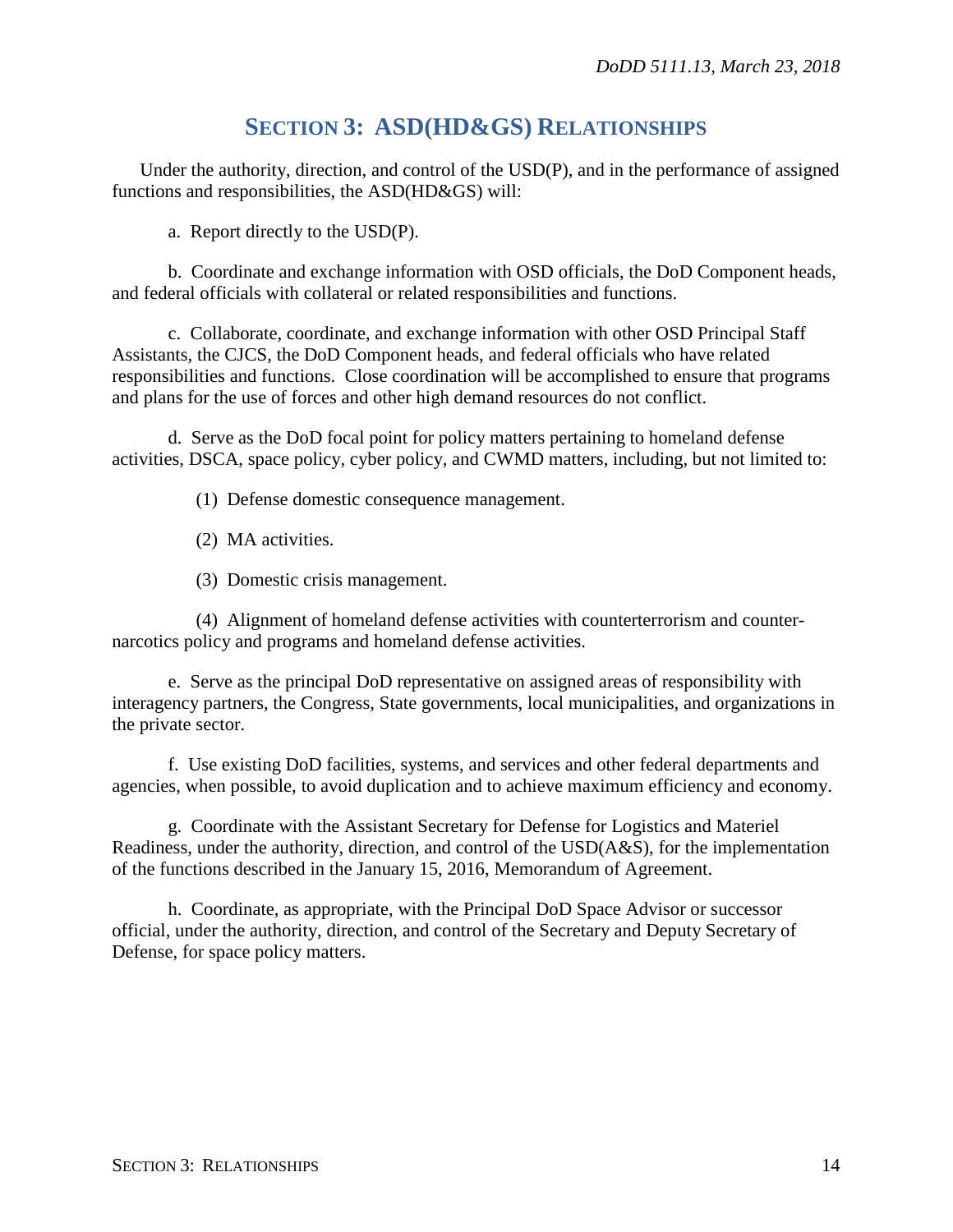## **SECTION 4: AUTHORITIES**

The ASD(HD&GS) is delegated authority to:

a. Request that DoD Component heads, through appropriate channels, plan for the commitment of DoD resources in response to requests for support from civil authorities.

b. Except as retained by the Secretary of Defense, approve requests for assistance from civil authorities.

(1) Approval of such requests will be coordinated consistent with Paragraph 3.c.

(2) In the absence of the ASD(HD&GS), the Principal Deputy ASD(HD&GS) may exercise the authority of the ASD(HD&GS) to approve such requests. This authority may not be further delegated.

c. Approve requests for the following types of DoD support of civilian law enforcement agencies, in accordance with the June 28, 2016, Deputy Secretary of Defense memorandum:

(1) Non-lethal support that is unrelated to law enforcement functions, such as arrest, search, or crowd and traffic control.

(2) Support provided by non-military personnel under Section 2564 of Title 10, U.S.C., including support contracted by DoD to support civilian law enforcement agencies during certain sporting events.

(3) Chemical, biological, radiological, nuclear, and high-yield explosives detection and response capabilities for pre-planned events with the concurrence of the force providers, CJCS, and other DoD officials, as appropriate.

d. Serve as an approval authority, subject to the following conditions, for waiver of the requirement to reimburse DoD, pursuant to Section 277 of Title 10, U.S.C., up to \$500,000 for costs associated with providing support to civilian law enforcement agencies under Chapter 15 of Title 10, U.S.C., or Section 502(f) of Title 32, U.S.C.

(1) Support is provided in the normal course of military training or operations, or the support results in a benefit to the element of the DoD or personnel of the National Guard providing the support that is substantially equivalent to that which would otherwise be obtained from military operations or training, as determined by the unit commander or other appropriate authority.

(2) The relevant Military Department Secretaries, as well as the CJCS, the USD(C)/CFO, the affected Combatant Commanders, the General Counsel of the Department of the Defense, and other DoD officials as appropriate, have concurred in the waiver of reimbursement.

(3) Notification must be provided to the Secretary of Defense of the use of this delegated authority at the earliest opportunity.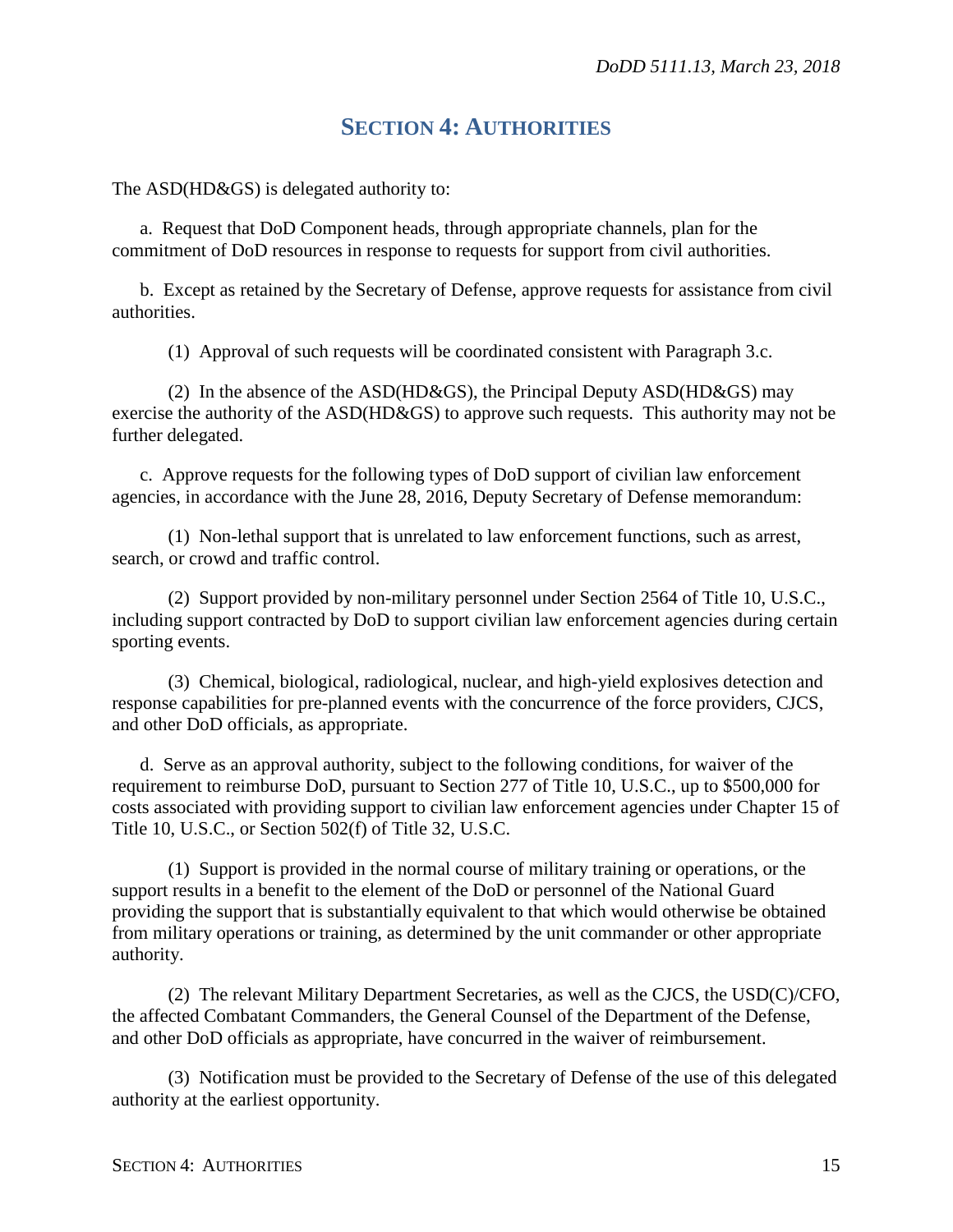e. Issue DoDIs, DoD manuals, and one-time directive-type memorandums, consistent with DoDI 5025.0l, implementing policy approved by the Secretary of Defense or the USD(P) in assigned areas of responsibility. Instructions to the Military Departments will be issued through the Secretaries of the Military Departments. Instructions to the Combatant Commands normally will be communicated through the CJCS.

f. Communicate directly with the DoD Component heads, as necessary, to perform assigned responsibilities and functions, including requests for advice and assistance. Communications to the Military Departments are transmitted through the Secretaries of the Military Departments, as otherwise provided in law, or as the Secretary of Defense directs in other DoD issuances. Communications to the Combatant Commanders must be in accordance with DoDD 5100.01.

g. Communicate with other federal, State, and local government officials and representatives of foreign governments, international organizations, the private sector, academia, and the general public, to carry out assigned responsibilities and functions. Communications with representatives of the Legislative Branch will be coordinated with the Assistant Secretary of Defense for Legislative Affairs, except for communications with the Defense Appropriations Committees, which must be coordinated with the USD(C)/CFO.

h. Obtain reports and information consistent with DoDI 8910.01, as necessary, to carry out assigned responsibilities and functions.

i. Negotiate and conclude international agreements in areas of assigned responsibility, in accordance with DoDD 5530.3 and in coordination with the General Counsel of the Department of Defense.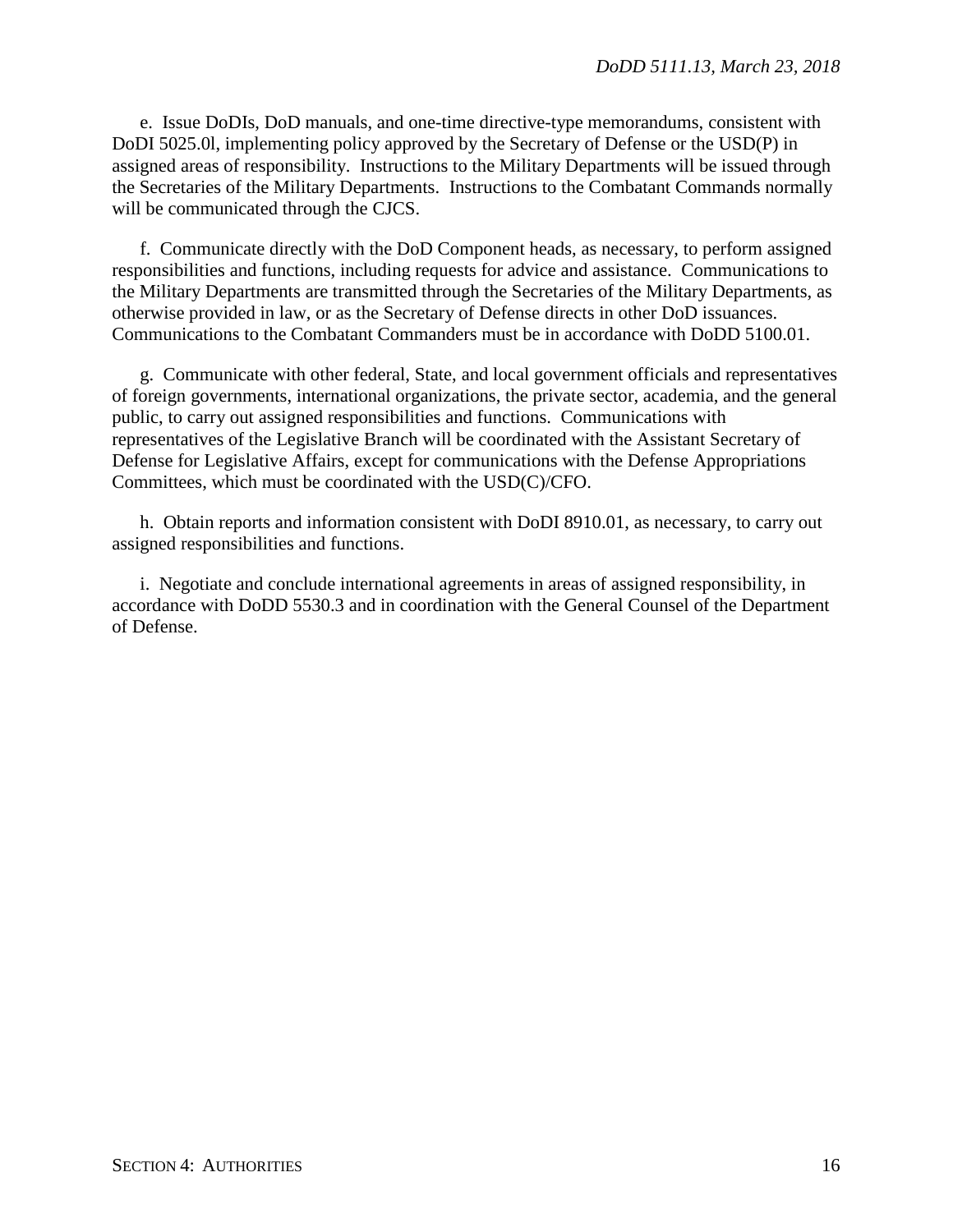## **GLOSSARY**

#### **G.1. ACRONYMS.**

| $ASD(HD\&GS)$ | Assistant Secretary of Defense for Homeland Defense and<br><b>Global Security</b>          |
|---------------|--------------------------------------------------------------------------------------------|
| <b>CJCS</b>   | Chairman of the Joint Chiefs of Staff                                                      |
| <b>CTR</b>    | cooperative threat reduction                                                               |
| <b>CWMD</b>   | countering weapons of mass destruction                                                     |
| <b>DoDD</b>   | DoD directive                                                                              |
| DoDI          | DoD instruction                                                                            |
| <b>DSCA</b>   | Defense Support of Civil Authorities                                                       |
| MA.           | mission assurance                                                                          |
| <b>MDA</b>    | <b>Maritime Domain Awareness</b>                                                           |
| <b>NSSE</b>   | national special security event                                                            |
| <b>PPD</b>    | presidential policy directive                                                              |
| U.S.C.        | <b>United States Code</b>                                                                  |
| USD(A&S)      | Under Secretary of Defense for Acquisition and Sustainment                                 |
| USD(C)/CFO    | Under Secretary of Defense (Comptroller)/Chief Financial Officer,<br>Department of Defense |
| USD(P)        | Under Secretary of Defense for Policy                                                      |
| $USD(P\&R)$   | Under Secretary of Defense for Personnel and Readiness                                     |
| <b>WMD</b>    | weapons of mass destruction                                                                |

**G.2. DEFINITIONS.** Unless otherwise noted, these terms and their definitions are for the purposes of this issuance.

**antiterrorism.** Defined in the DoD Dictionary of Military and Associated Terms.

**combating terrorism.** Defined in the DoD Dictionary of Military and Associated Terms.

**counterterrorism.** Defined in the DoD Dictionary of Military and Associated Terms.

**DSCA.** Defined in DoDD 3025.18.

**domestic.** Relating to the 50 States, the District of Columbia, the Commonwealth of Puerto Rico, the U.S. Virgin Islands, Guam, American Samoa, the former trust Territories of the Pacific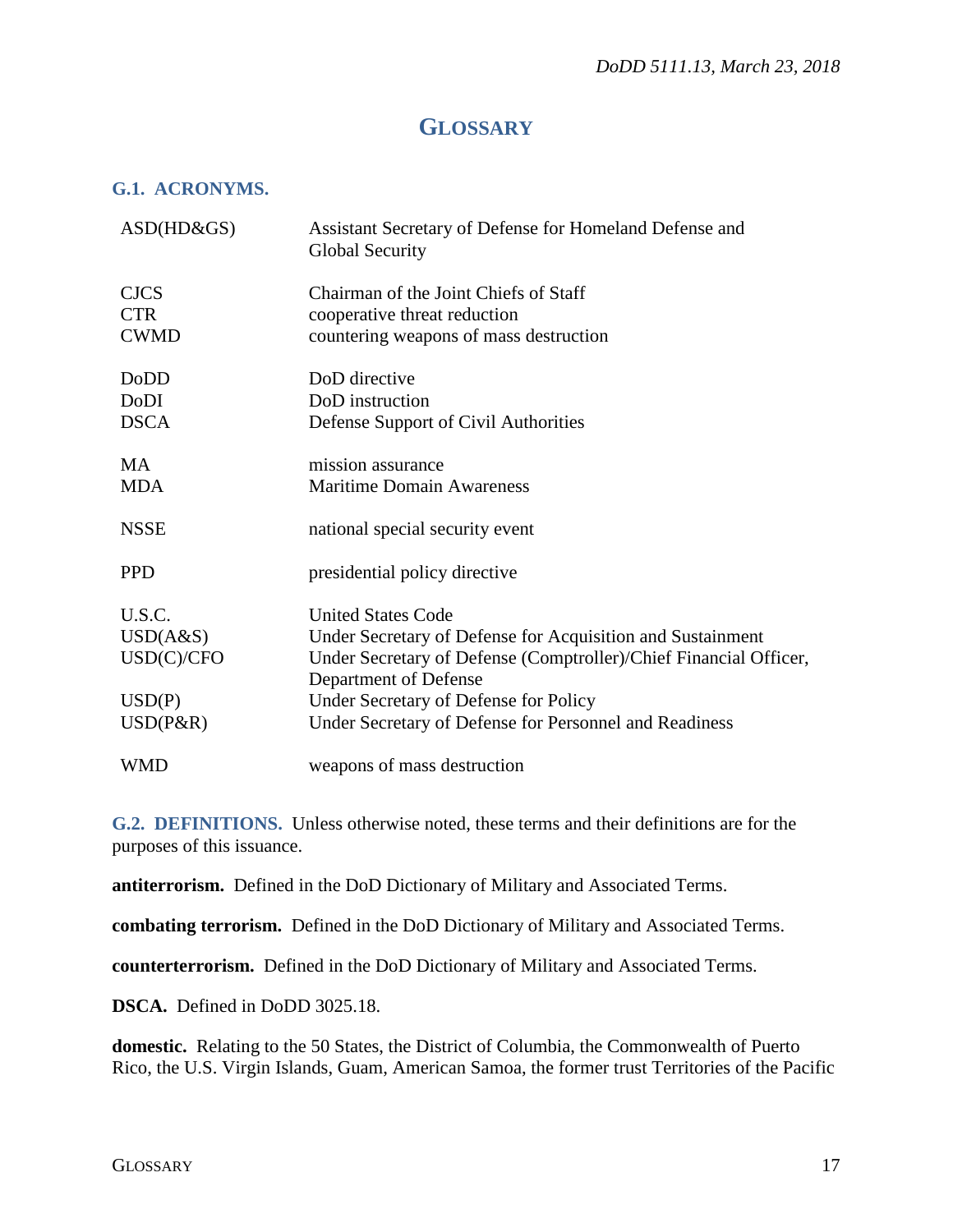Islands, the Commonwealth of the Northern Mariana Islands, the Federated States of Micronesia, the Republic of the Marshall Islands, or any political subdivision thereof.

**Domestic Crisis Manager.** The DoD official responsible for the process of identifying, acquiring, planning, and executing the use of DoD resources needed to prevent or resolve a potential or actual domestic crisis.

**homeland defense activities.** Defined in Section 901 of Title 32, U.S.C.

**installation preparedness.** Actions taken at a DoD installation to prevent, detect, protect, and respond to terrorist attacks, including chemical, biological, radiological, nuclear, and high-yield explosives attacks; disasters; and other emergencies. In addition to facilities and equipment, installation preparedness includes the protection of military personnel, civilian employees, dependent family members, and contractors. At the OSD and DoD Component-level, installation preparedness encompasses those policy, planning, and programming activities undertaken to ensure that DoD processes and resources are in place to support preparedness actions by commanders on installations.

**MA.** Defined in DoDD 3020.40.

**national security emergency.** Any occurrence, including natural disaster, military attack, technological, or other emergency, that seriously degrades or threatens the national security of the United States.

**WMD.** Defined in the DoD Dictionary of Military and Associated Terms.

.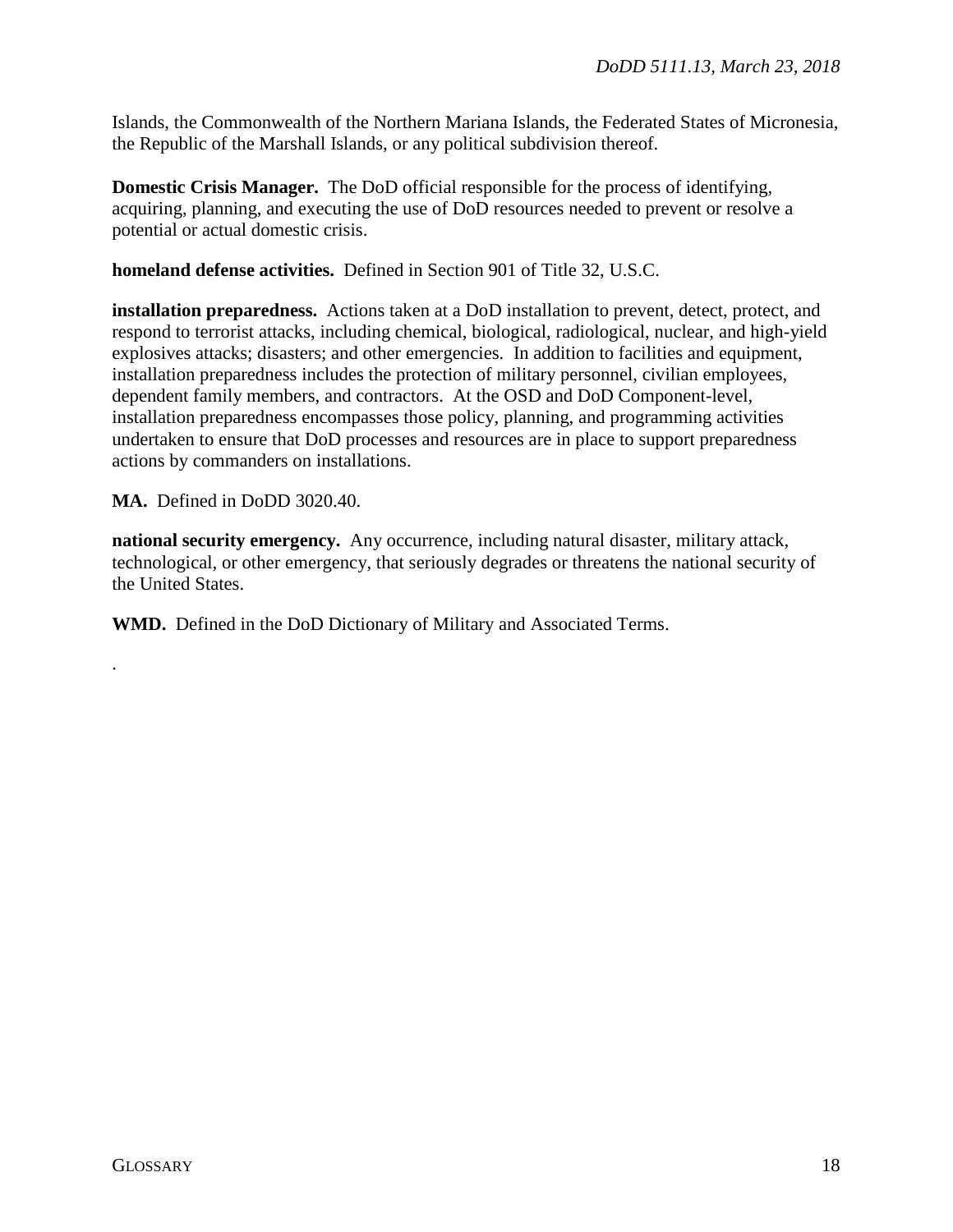#### **REFERENCES**

- Convention on the Prohibition of the Development, Production and Stockpiling of Bacteriological (Biological) and Toxin Weapons and on Their Destruction ("Biological Weapons Convention"), April 10, 1972
- Convention on the Prohibition of the Development, Production, Stockpiling and Use of Chemical Weapons and on Their Destruction ("Chemical Weapons Convention"), January 13, 1993
- Deputy Secretary of Defense Memorandum, "Guidance Regarding Cyberspace Roles, Responsibilities, Functions, and Governance within the Department of Defense," June 9, 2014
- Deputy Secretary of Defense Memorandum, "Reorganization of the Office of the Under Secretary of Defense for Policy," January 9, 2015
- Deputy Secretary of Defense Memorandum, "Delegation of Approval Authority," June 28, 2016
- Deputy Secretary of Defense Policy Memorandum 15-002, "Guidance for the Domestic Use of Unmanned Aircraft Systems," February 17, 2015
- DoD Directive 2060.1, "Implementation of, and Compliance with, Arms Control Agreements," January 9, 2001
- DoD Directive 2060.02, "DoD Countering Weapons of Mass Destruction (WMD) Policy," January 27, 2017
- DoD Directive 3000.03E, "DoD Executive Agent for Non-Lethal Weapons (NLW) and NLW Policy," April 25, 2013, as amended
- DoD Directive 3020.26, "Department of Defense Continuity Programs," February 14, 2018
- DoD Directive 3020.40, "Mission Assurance (MA)," November 29, 2016
- DoD Directive 3020.44, "Defense Crisis Management," June 4, 2007, as amended
- DoD Directive 3025.13, "Employment of DoD Capabilities in Support of the U.S. Secret Service (USSS), Department of Homeland Security (DHS)," October 8, 2010, as amended
- DoD Directive 3025.18, "Defense Support of Civil Authorities (DSCA)," December 29, 2010, as amended
- DoD Directive 3100.10, "Space Policy," October 18, 2012, as amended
- DoD Directive 3100.16, "DoD Management of Space Professional Development," January 26, 2009, as amended
- DoD Directive 3160.01, "Homeland Defense Activities Conducted by the National Guard," August 25, 2008, as amended
- DoD Directive 4715.21, "Climate Change Adaptation and Resilience," January 14, 2016
- DoD Directive 5100.01, "Functions of the Department of Defense and Its Major Components," December 21, 2010
- DoD Directive 5100.96, "DoD Space Enterprise Governance and Principal DoD Space Advisor (PDSA), June 9, 2017
- DoD Directive 5105.62, "Defense Threat Reduction Agency (DTRA)," April 24, 2013, as amended
- DoD Directive 5105.72, "Defense Technology Security Administration (DTSA)," April 26, 2016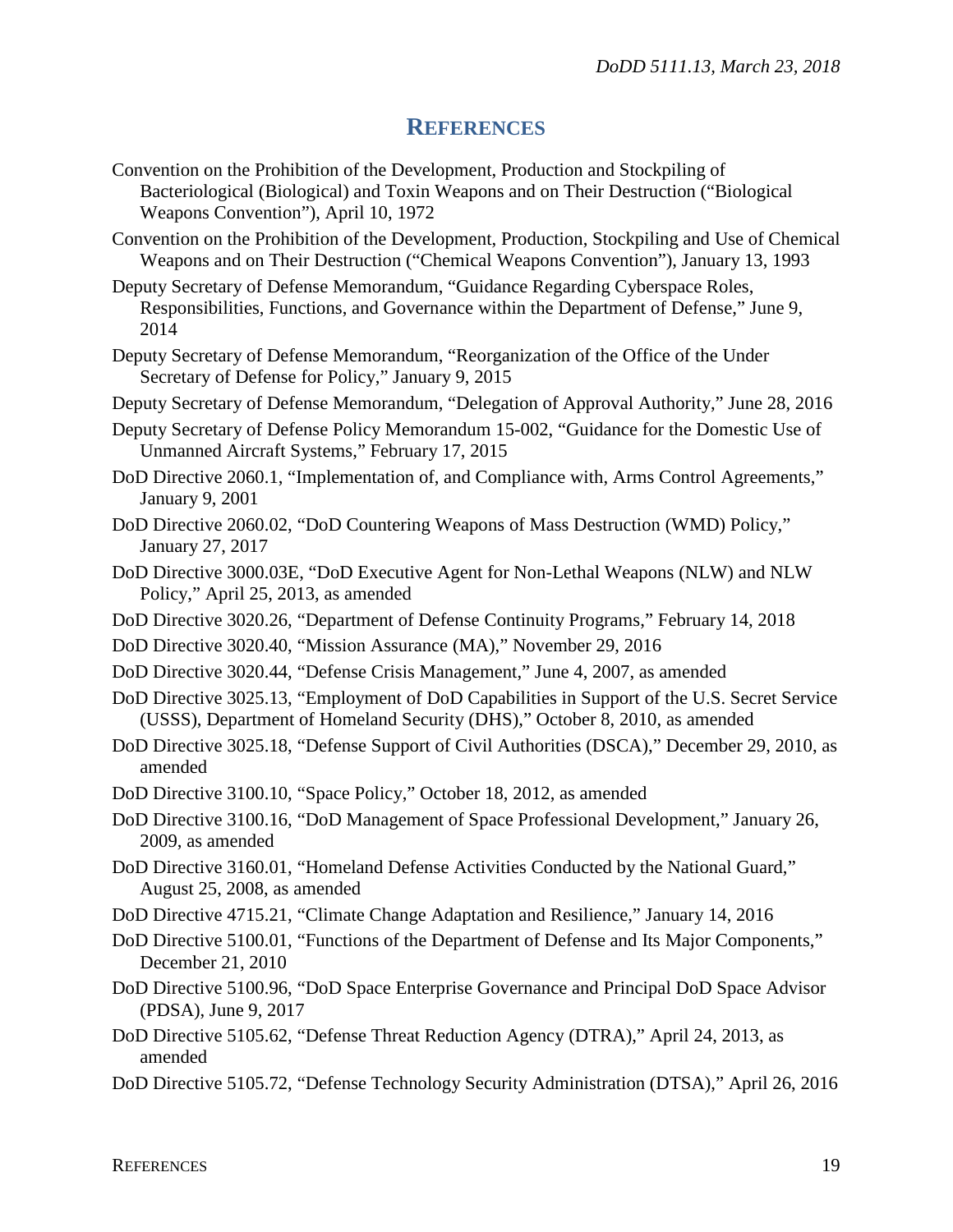- DoD Directive 5111.1, "Under Secretary of Defense for Policy (USD(P))," December 8, 1999
- DoD Directive 5111.10, "Assistant Secretary of Defense for Special Operations and Low-Intensity Conflict (ASD(SO/LIC)," March 22, 1995, as amended
- DoD Directive 5134.08, "Assistant Secretary of Defense for Nuclear and Biological and Chemical Defense Programs (ASD(NCB))," January 14, 2009, as amended
- DoD Directive 5530.3, "International Agreements," June 11, 1987, as amended
- DoD Directive 5535.3, "DoD Domestic Technology Transfer (T2) Program," May 21, 1999
- DoD Directive 8140.01, "Cyberspace Workforce Management," August 11, 2015, as amended
- DoD Instruction 2000.12, "DoD Antiterrorism (AT) Program," March 1, 2012, as amended
- DoD Instruction O-2000.16, Volume I, "DoD Antiterrorism (AT) Program Implementation: DoD AT Standards," November 17, 2016, as amended
- DoD Instruction 2000.21, "DoD Support to International Chemical, Biological, Radiological, Radiological, and Nuclear (CBRN) Incidents," April 5, 2016, as amended
- DoD Instruction 3025.19, "Procedures for Sharing Information with and Providing Support to the U.S. Secret Service (USSS), Department of Homeland Security (DHS)," November 29, 2011, as amended
- DoD Instruction 3025.20, "Defense Support of Special Events," April 6, 2012, as amended
- DoD Instruction 5025.01, "DoD Issuances Program," August 1, 2016, as amended
- DoD Instruction 5535.10, "Coordination of DoD Efforts to Identify, Evaluate, and Transfer DoD Technology Items, Equipment, and Services to Federal, State, and Local First Responders," November 24, 2009, as amended
- DoD Instruction 8910.01, "Information Collection and Reporting," May 19, 2014
- DoD Instruction S-2005.01, "Freedom of Navigation (FON) Program," October 20, 2014
- Homeland Security Presidential Directive-13/National Security Presidential Directive-41, "Maritime Security Policy," December 21, 2004
- Homeland Security Presidential Directive-16/National Security Presidential Directive-47, "Aviation Security Policy," June 22, 2006
- "Memorandum of Agreement Between the Assistant Secretary of Defense for Homeland Defense and Global Security (ASD(HD&GS)) and the Assistant Secretary of Defense for Logistics and Material Readiness (ASD(L&MR)) for the Defense Continuity Organizational Transition," January 15, 2016
- National Defense Authorization Act for Fiscal Year 2014, Section 932
- "National Infrastructure Protection Plan, 20[1](#page-19-0)3<sup>1</sup>
- National Security Space Strategy, January 2011
- Office of the Chairman of the Joint Chiefs of Staff, "DoD Dictionary of Military and Associated Terms," current edition

Presidential Policy Directive-4, "National Space Policy," June 29, 2010 Presidential Policy Directive-8, "National Preparedness," March 30, 2011

 $\overline{a}$ 

<span id="page-19-0"></span><sup>1</sup> http://www.dhs.gov/xlibrary/assets/NIPP\_Plan.pdf